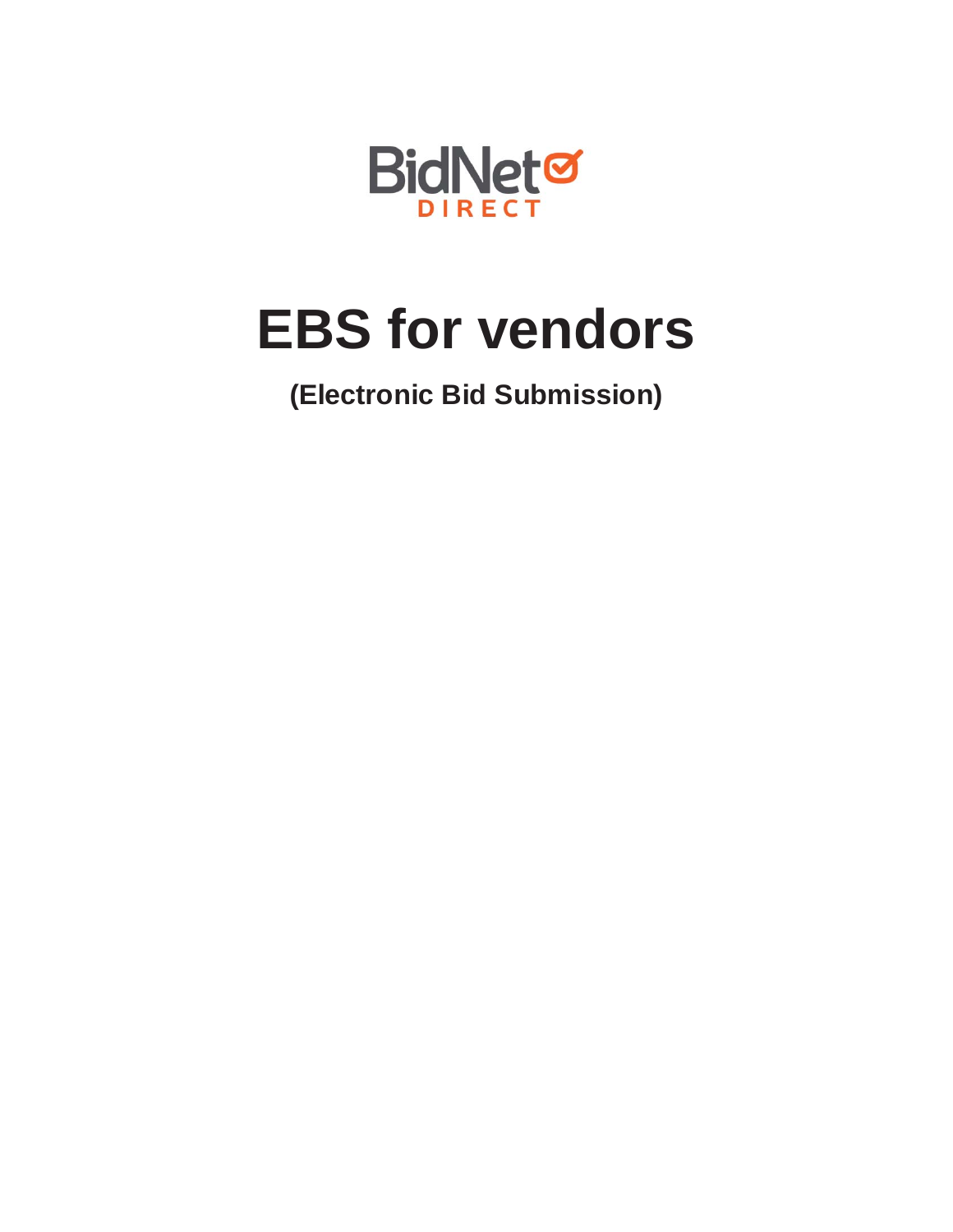

### **What is an electronic bid submission?**

Electronic bid submission (EBS) is the electronic transfer of proposal bid data between a supplier and a contracting authority. The BidNet Direct EBS feature allows suppliers to submit bids/proposals online via BidNet Direct. The BidNet Direct E-bid submission feature includes safeguards to ensure the security and authenticity of the material being transferred. Vendors must be registered to www.BidNetDirect.com to participate in EBS.

#### **When do buyers see my submission?**

Submitted documents are stored in a secure fashion with a high level of security. All bids remain encrypted and not readable until bids are opened by the buyer and only after the closing date and time have passed.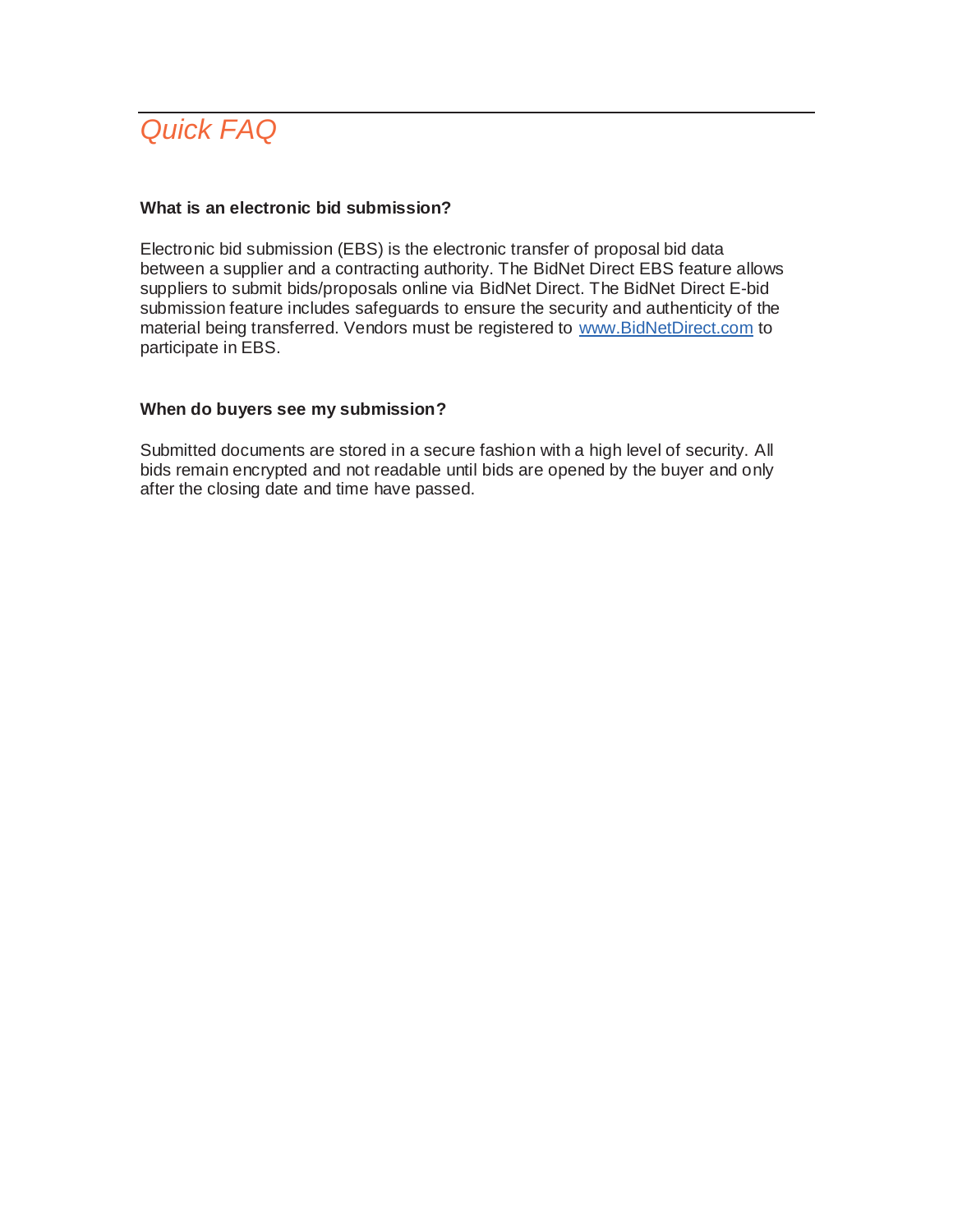## *Submitting Your Bid Using the EBS*

### **Reminders before submitting a bid:**

Click on the Documents and Document Request List tabs to verify that you have downloaded the required Documents.

Verify that you are a Follower of this Solicitation (if so, the top button will indicate that you are Following). You should do this to be alerted of ANY addendum or communication regarding the solicitation. Please review the addendum and communication tab for any information that may have already been issued.

You may have to click on Intent to Bid before making a formal Bid. This is an optional, but commonly used, request by buyers.

### **To submit a bid:**

Click on Place Bid button. The Place a Bid modal window appears.

|     | Place a Bid                                             |              |
|-----|---------------------------------------------------------|--------------|
|     | METS-26889 - SSC - SANDAG NAICS - Supplier - Abstract   |              |
|     | Closing Date: 07/02/2020 07:00 PM EDT                   |              |
|     |                                                         |              |
|     | Please select the desired action and click on Continue. |              |
|     | • Place a new Bid                                       |              |
|     | Place a No Bid                                          |              |
| FER | CANCEL<br><b>CONTINUE</b>                               | <b>GANIZ</b> |
|     |                                                         |              |
|     | <b>OJECT TYPE</b><br><b>PROJECT NUMBER</b>              |              |
|     | Place Bid pop-up window.                                |              |

Select the Place a new Bid radio button, and click on Continue. The Create Bid interface opens.

Creating a Bid typically takes place in three steps: the Proposal, the Submission, and the Confirmation. A red "Bid Not Submitted" will show until your bid has been successfully submitted.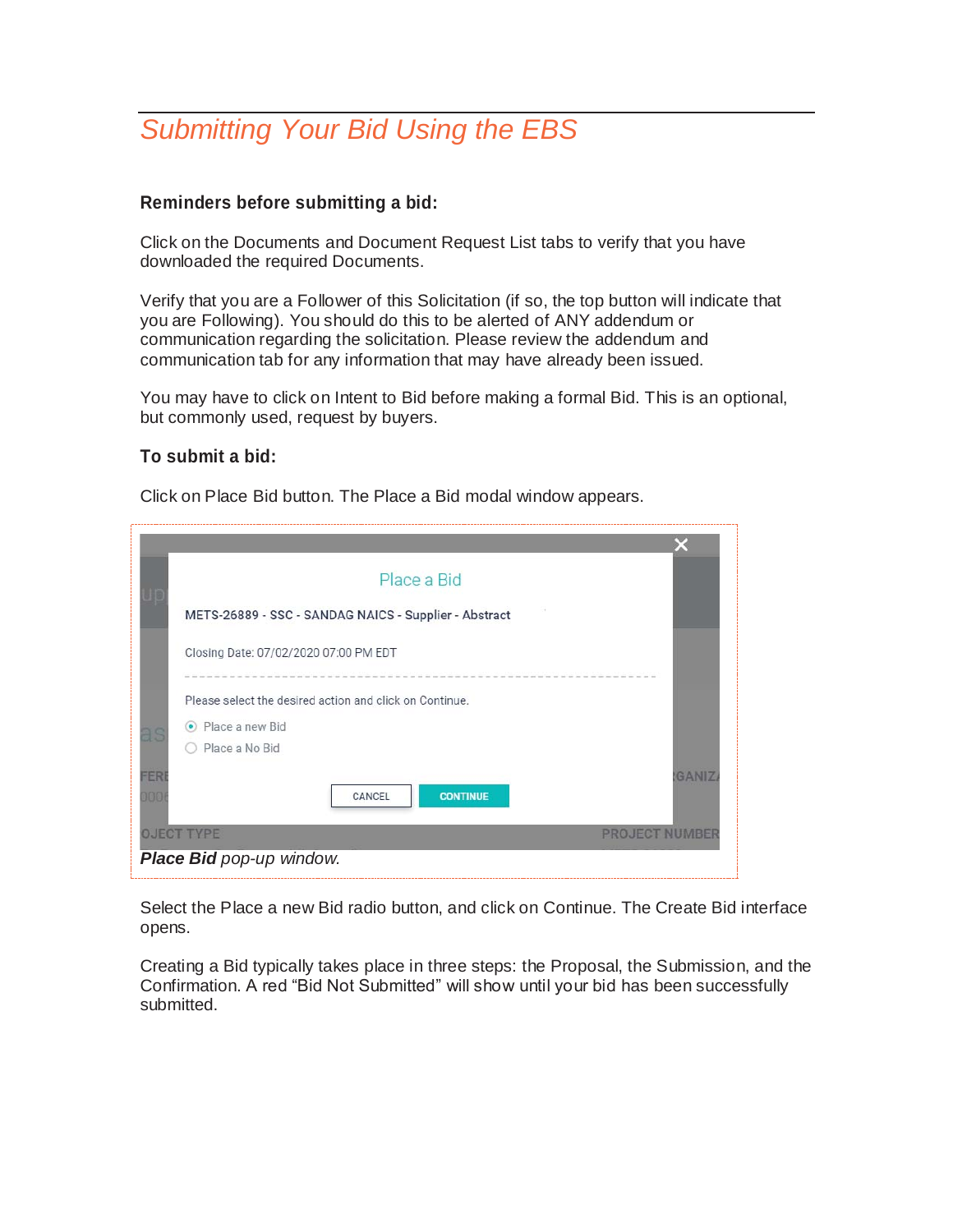| <b>CREATE BID</b>                                     |                         |                             |                      |                          |         |
|-------------------------------------------------------|-------------------------|-----------------------------|----------------------|--------------------------|---------|
| METS-26889 - SSC - SANDAG NAICS - SUPPLIER - ABSTRACT |                         |                             |                      | <b>BID NOT SUBMITTED</b> |         |
|                                                       |                         |                             |                      |                          |         |
| Closing Date: 07/02/2020 07:00 PM EDT                 |                         |                             |                      |                          |         |
| 1- Proposal<br>2- Submission                          | 3- Confirmation         |                             |                      |                          |         |
| <b>Documents</b><br>Pricing                           |                         |                             |                      |                          |         |
| BID DOCUMENTS - BID DOCUMENTS (OPTIONAL)              |                         |                             |                      |                          | ∧       |
| Documents defining the proposal                       |                         |                             |                      |                          |         |
|                                                       |                         |                             |                      |                          |         |
|                                                       |                         |                             |                      |                          |         |
|                                                       |                         | <b>ZIP</b>                  |                      |                          |         |
|                                                       |                         | まる                          |                      |                          |         |
|                                                       |                         |                             |                      |                          |         |
|                                                       |                         |                             |                      |                          |         |
|                                                       | Drag & Drop             | Drag & Drop                 |                      |                          |         |
|                                                       | or browse for your file | or browse for your zip file |                      |                          |         |
|                                                       |                         |                             |                      |                          |         |
| File                                                  |                         | Size                        | <b>Uploaded Date</b> | Processing Status        | Actions |
| No files uploaded.                                    |                         |                             |                      |                          |         |
|                                                       |                         |                             |                      |                          |         |

Simply drag-and-drop the files one at a time in the Add File area or on the Add File button. If you have many documents in a compressed file, drag-and-drop the file in the Import ZIP File area or on the Import ZIP File button. The files will appear in the File section.

Once the files are uploaded, click on the next tab. This might be the Pricing tab or the Questions tab, depending on the type of Solicitation.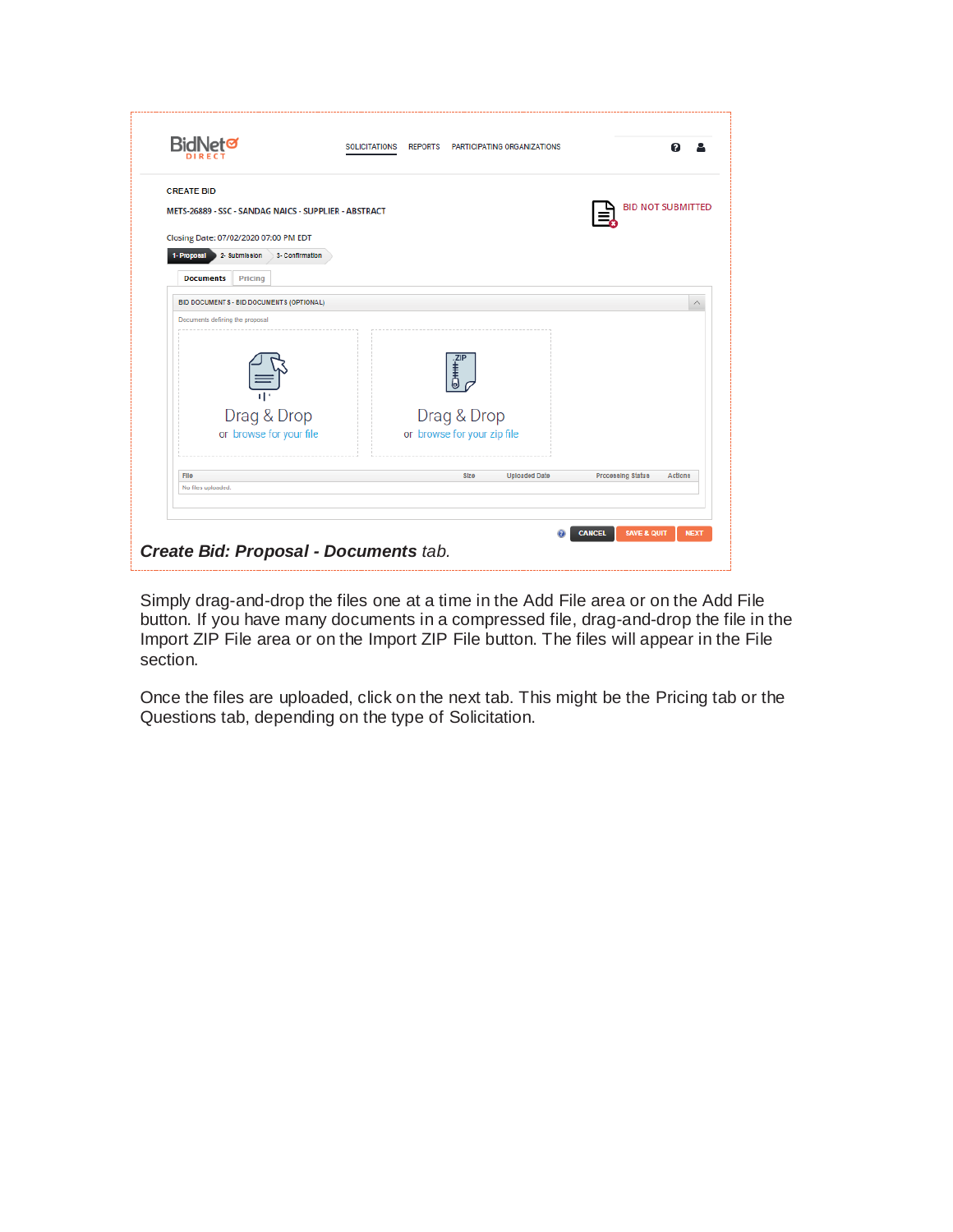Fill out the information in either lump sum or line item bidding, depending on the fields.

| <b>CREATE BID</b><br>12345 - RFQ - ADDITIONAL EQUIPMENT 001<br>Closing Date: 2018-01-31 12:00 AM EST<br>1- Proposal<br>2- Submission<br>3- Confirmation | <b>BID NOT SUBMITTED</b><br>≡.                                                 |
|---------------------------------------------------------------------------------------------------------------------------------------------------------|--------------------------------------------------------------------------------|
| Pricing<br>Documents<br><b>Total Bid Price*</b><br>100,000                                                                                              | Corresponds to the Base Price, excluding taxes, as stated on the Bid Form      |
| Create Bid: Proposal - Pricing tab.                                                                                                                     | <b>SAVE &amp; QUIT</b><br><b>CANCEL</b><br><b>PREVIOUS</b><br><b>NEXT</b><br>ℯ |

| Closing Date: 2020/01/30 10:00:00 AM EST          |                     | $\sim$ | ATA PER APRILIER AN INF |
|---------------------------------------------------|---------------------|--------|-------------------------|
| 2- Submission<br>3- Confirmation<br>1- Proposal   |                     |        |                         |
| Pricing<br>Documents                              |                     |        |                         |
| Download cemplate<br><b>Import Proposals</b>      |                     |        |                         |
| <b>1.0 HOURLY LABOUR RATES</b>                    |                     |        | Item Bids: 0/8          |
| <b>T 1-CARPENTRY AND MILLWORK UNIT RATE</b>       |                     |        | Item Bids: 0/2          |
| <b>Items</b>                                      | Bid                 |        |                         |
| 111 - Journeyman<br>UOM: Hourly Rate              | Amount              |        | Add Comment             |
|                                                   | Weight              | 10     |                         |
| 222 - Apprentice/Trade helper<br>UOM: Houtly Rate | Amount <sup>*</sup> |        | Add Comment             |
|                                                   | Weight              | ĸ      |                         |
| <b># 2-ELECTRICIAN UNIT RATE</b>                  |                     |        | Item Bids: 0/2          |
| <b>Items</b>                                      | Bid                 |        |                         |
| 111 - Journeyman<br>UOM: Hourly Rate              | Amount <sup>*</sup> |        | Add Comment             |
|                                                   | Weinht              | 10     |                         |

If there are multiple line items, a template will appear that you can simply download the template, fill in your pricing and any comments and then upload the file.

| <b>Download Template</b>                                         | <b>Import Proposals</b> |  |  |  |  |
|------------------------------------------------------------------|-------------------------|--|--|--|--|
| You have successfully uploaded bid information for 5 of 5 items. |                         |  |  |  |  |

|    |      | 1 Code Description | <b>UOM</b>       |     |       | <b>Quantity Price * Comment Total Cost</b> |      |
|----|------|--------------------|------------------|-----|-------|--------------------------------------------|------|
|    |      | 2 J1343 Painting   | Square Foot/Feet | 100 | 25.25 |                                            | 2525 |
|    |      | 3 P1234 Flooring   | Roll             | 250 | 21.34 |                                            | 5335 |
| 4  | R222 | Lighting           | Unit             | 20  | 45.2  |                                            | 904  |
| 5. |      |                    |                  |     |       |                                            |      |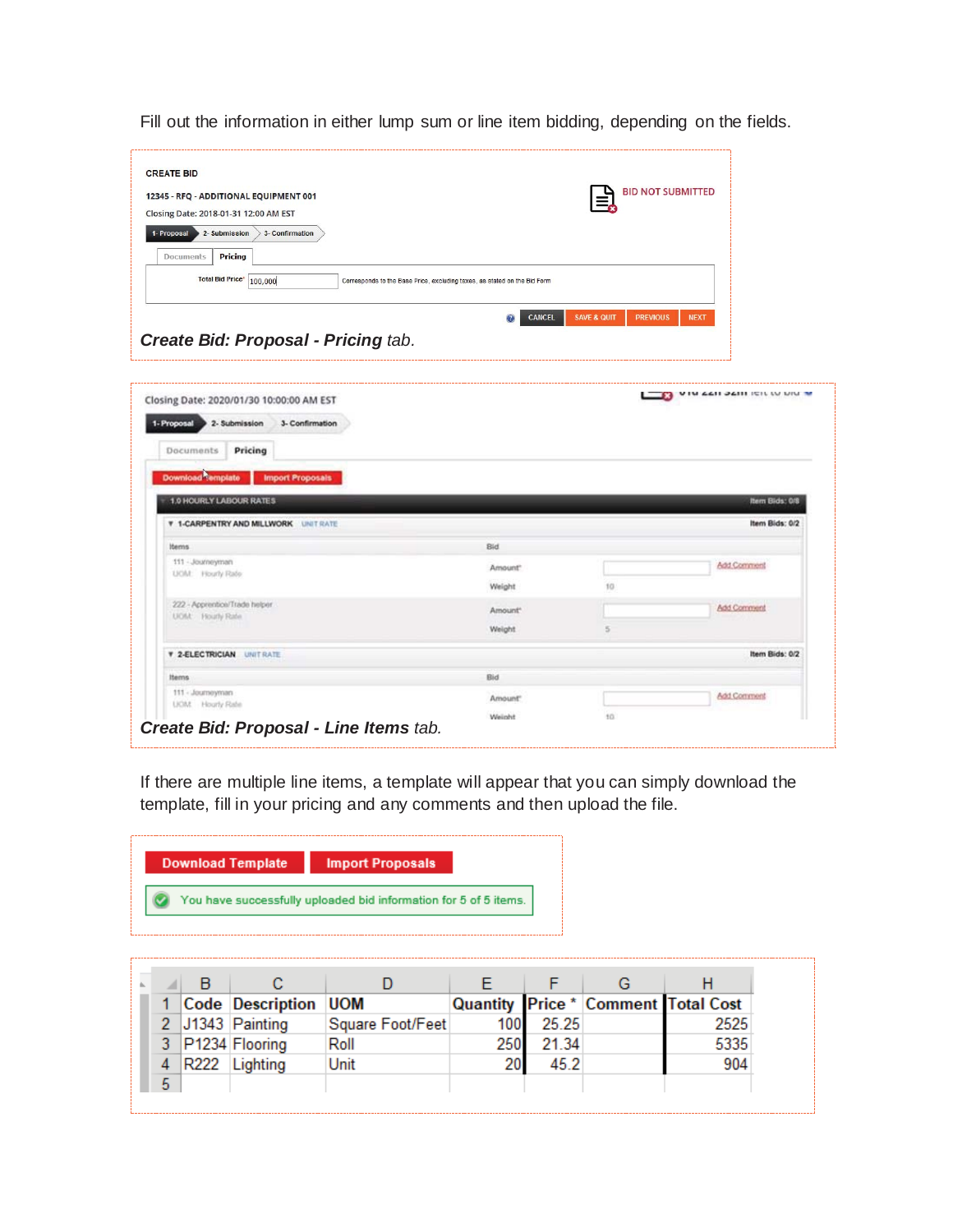Once the template is filled-out, you can upload the file by clicking on the **Import Proposals** button. The list will fill itself out with the information taken from the **XLS** file.

| Closing Date: 02/12/2020 03:00 PM EST<br>1- Proposal<br>2- Submission<br>3- Confirmation |                   |            | 07d 00h 37m left to bid |  |
|------------------------------------------------------------------------------------------|-------------------|------------|-------------------------|--|
| <b>Pricing</b><br>Documents                                                              |                   |            |                         |  |
| <b>Download Template</b><br><b>Import Proposals</b>                                      |                   |            |                         |  |
| Items                                                                                    | <b>Bid</b>        |            |                         |  |
| J1343 - Painting<br>UOM: Square Foot/Feet Qty: 100                                       | Price*            | 25.25      | <b>Add Comment</b>      |  |
|                                                                                          | Quantity          | 100        |                         |  |
|                                                                                          | <b>Total Cost</b> | \$2,525.00 |                         |  |
| P1234 - Flooring<br>UOM: Roll Qty: 250                                                   | Price*            | 21.34      | <b>Add Comment</b>      |  |
|                                                                                          | Quantity          | 250        |                         |  |
|                                                                                          | <b>Total Cost</b> | \$5,335.00 |                         |  |
| R222 - Lighting<br>UOM: Unit Qty: 20                                                     | Price*            | 45.20      | <b>Add Comment</b>      |  |
|                                                                                          | Quantity          | 20         |                         |  |
|                                                                                          | <b>Total Cost</b> | \$904.00   |                         |  |
|                                                                                          |                   |            | <b>TOTAL \$8,764.00</b> |  |
|                                                                                          |                   |            |                         |  |

There may, depending on the solicitation, also be a list of questions to be answered on the electronic submission.

| <b>CREATE BID</b>                               |                                                                           |
|-------------------------------------------------|---------------------------------------------------------------------------|
| 123456 - IN BID PRICING                         | <b>BID NOT SUBMITTED</b><br>11d 00h 04m left to bid                       |
| Closing Date: 2018/02/26 12:30:00 PM NST        |                                                                           |
| 1- Proposal<br>2- Submission<br>3- Confirmation |                                                                           |
| Questions<br>Pricing<br>Documents               |                                                                           |
| 1 Delivery Date*                                | ia                                                                        |
| When can you delivery?                          |                                                                           |
| 2 Varieties*                                    | ▼                                                                         |
| How many varieties of products do you have?     |                                                                           |
| 3 Bid Price*<br>Please detail your bid price    | s                                                                         |
|                                                 | <b>SAVE &amp; QUIT</b><br><b>CANCEL</b><br><b>PREVIOUS</b><br><b>NEXT</b> |
| <b>Create Bid: Proposal - Questions tab.</b>    |                                                                           |